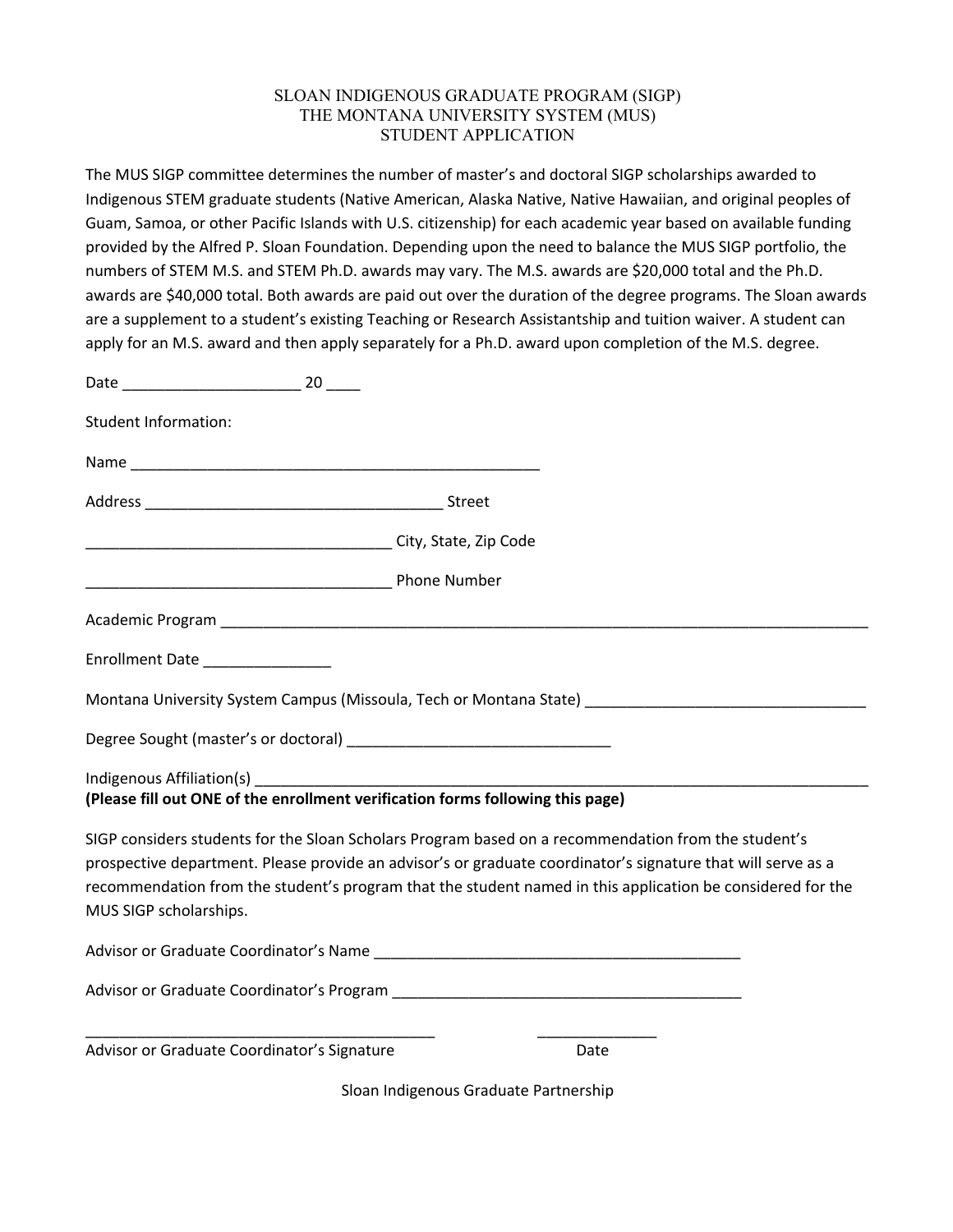### Montana University System

### Student Tribal Enrollment Information

Applicants to SIGP must be U.S. citizens and should provide evidence of enrollment in a federally or state recognized tribe. In the absence of such verification, the applicant must provide a written statement explaining her or his connection to a tribe or indigenous community. Applications from U.S. citizens who belong to tribes in Mexico or Canada will be considered.

Please provide the following information for our files:

Tribal Affiliation:\_\_\_\_\_\_\_\_\_\_\_\_\_\_\_\_\_\_\_\_\_\_\_\_\_\_\_\_\_\_\_\_\_\_\_\_\_\_\_\_\_\_\_\_\_\_\_\_\_\_\_

Enrollment Number:\_\_\_\_\_\_\_\_\_\_\_\_\_\_\_\_\_\_\_\_\_\_\_\_

Tribal Entity Responsible for Enrollment Verification: \_\_\_\_\_\_\_\_\_\_\_\_\_\_\_\_\_\_\_\_\_\_\_\_\_\_\_\_\_\_\_\_\_\_\_\_\_\_\_\_\_

Telephone Number of this Entity: \_(\_\_\_\_\_)\_\_\_\_\_\_\_\_\_\_\_\_\_\_\_\_

Please list any other tribes you affiliate with/have descendancy but are not an enrolled member:

This information will be kept confidential and only used as needed for enrollment verification purposes, and reporting enrollment statistics to the Sloan Foundation.

Thank you!

*\*\*\*\*\*If you are not an enrolled member of a tribe, but can claim indigenous descendancy, please use the following form rather than this one for tribal affiliation verification.\*\*\*\*\**

To be filled out by MUS SIGP Staff:

Tribal Enrollment ID verified by: \_\_\_\_\_\_\_\_\_\_\_\_\_\_\_\_\_\_\_\_\_\_\_\_\_\_\_\_\_\_\_\_\_\_\_\_ Date: \_\_\_\_\_\_\_\_\_\_\_\_\_\_\_\_\_

**Mail TEC form to**: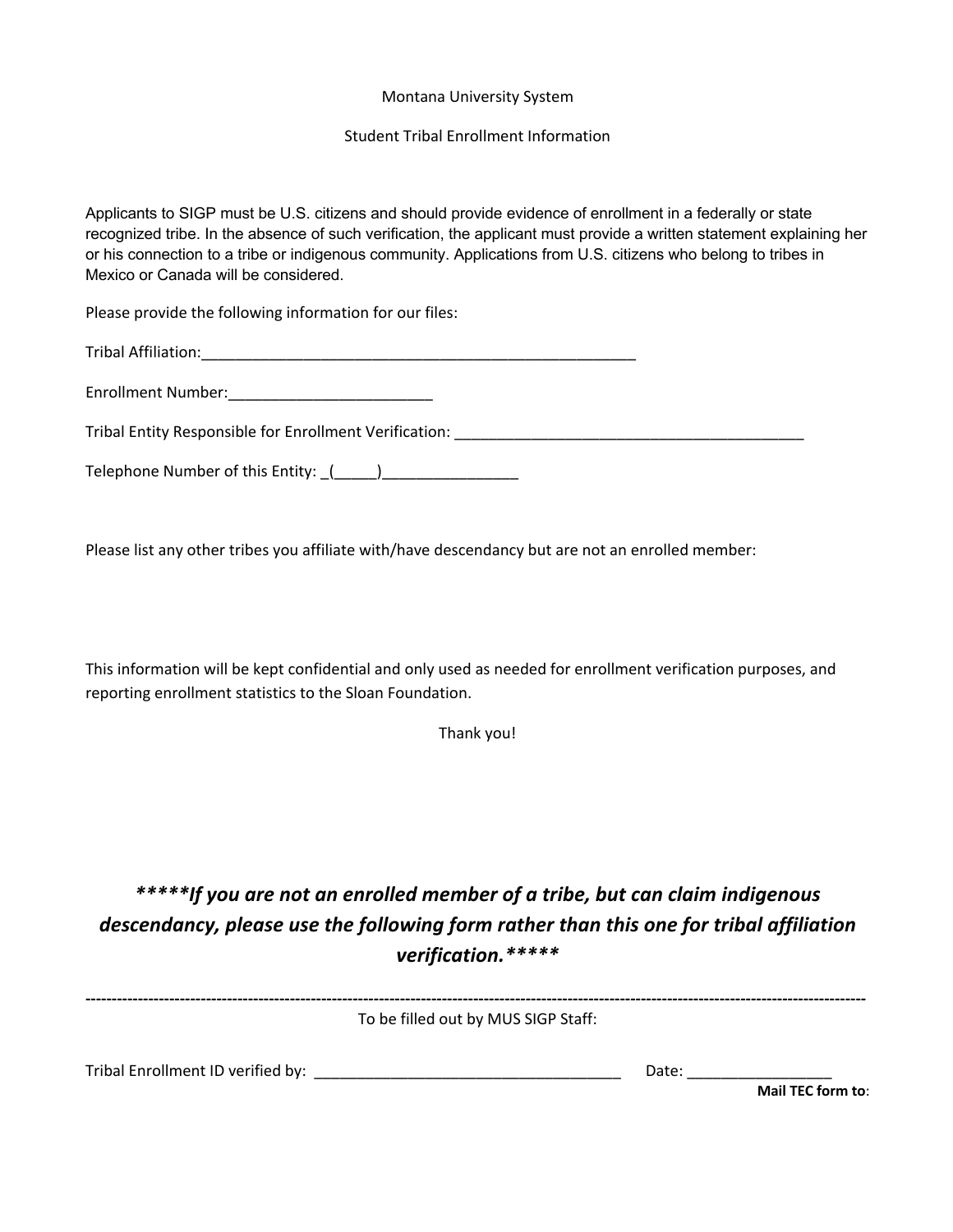Dr. Aaron Thomas 32 Campus Drive University of Montana Missoula, MT 59812 **Telephone:** 406-243-2052 | **Fax:** 406-243-4593 **Email:** aaron.thomas@mso.umt.edu

# Tribal Eligibility Certificate (TEC)

**To be eligible for assistance an applicant:** Must be an enrolled member of a federally or state recognized American Indian tribe or Alaska Native group in the United States, or provide documentation of ancestry to possession of  $\frac{1}{4}$  degree Indian blood of a federally or state recognized tribe.

**Complete this section and send to your Tribal Enrollment Office or USDI**-**Bureau of Indian Affairs Agency**. A certificate forwarded by the applicant is NOT VALID. Copies of your Certificate of Indian Blood (CIB) or any other documents are NOT ACCEPTABLE as verification. **SIGP will accept a faxed or emailed (.pdf file) Tribal Eligibility Certificate to meet the deadline; however, the original TEC must be mailed to our office.** 

| SSN:                            | Last Name:            |                | First Name:     |       |         | МI   |
|---------------------------------|-----------------------|----------------|-----------------|-------|---------|------|
| Former Name(s):                 |                       | Date of Birth: |                 |       | Gender: | Male |
| Female                          |                       |                |                 |       |         |      |
| Parents Name(s):                |                       |                | Place of Birth: |       |         |      |
| <b>Current Mailing Address:</b> |                       |                |                 |       |         |      |
|                                 | PO Box/Street Address |                | City            | State |         | Zip  |

"I hereby authorize my tribal office/BIA agency to release my tribal information to the Montana University System Sloan Indigenous Graduate Partnership.

| <b>Applicant's Signature:</b> | Date |  |
|-------------------------------|------|--|
|                               |      |  |

#### **\*\*\*\* To be completed by Tribal or Bureau of Indian Affairs (BIA) Enrollment Office \*\*\*\***

The above named student is applying to the Sloan Indigenous Graduate Partnership (SIGP) for a scholarship. SIGP is requesting verification of tribal enrollment from your office. The original form must be completed and mailed directly to our office. If faxing or emailing this form to meet a deadline, please also mail the original to our office. SIGP reserves the right to validate all enrollments.

| Name of Tribe (If an Alaska Native Group, indicate name of Village): | Yes or<br>- No          | Is this tribe U.S. Federally Recognized? Recognized by a State?<br>Yes or<br>N <sub>0</sub>                                                         |
|----------------------------------------------------------------------|-------------------------|-----------------------------------------------------------------------------------------------------------------------------------------------------|
| Applicant is an enrolled member (check here)                         |                         | Applicant is a <i>descendant</i> of an enrolled member (check here)                                                                                 |
| Degree of Indian Blood:                                              | Degree of Indian Blood: |                                                                                                                                                     |
| Enrollment Number:                                                   |                         | Please include any and all documentation.                                                                                                           |
| Enrollment Officer's Signature:                                      | Date:                   |                                                                                                                                                     |
| Title:                                                               | Telephone: Ext.         |                                                                                                                                                     |
| Email:                                                               |                         | To the Tribal or BIA Office: Please sign and date this form. Mail the original<br>form directly to the SIGP office at the above address. Thank you. |
| Date Received:<br>For SIGP Use Only:<br>Approved:<br>Not Approved:   |                         | Approval:                                                                                                                                           |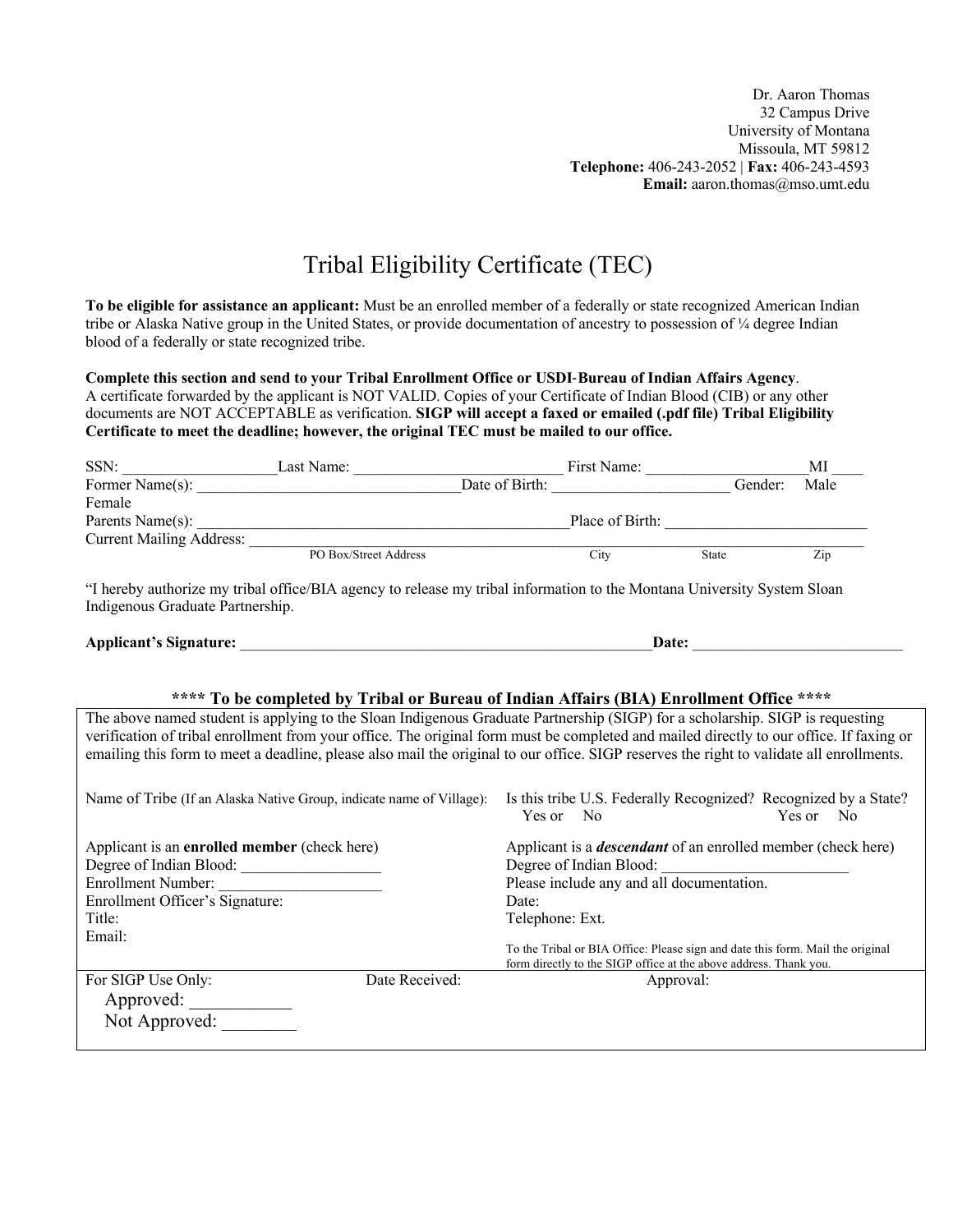# **These additional application materials should also be included:**

1. A 1,000-word essay written by the applicant that addresses why he or she should be awarded a MUS SIGP scholarship. Include a description of prior academic experience(s), including research (if applicable) and how he or she, as a SIGP scholar, would serve as a role model and/or contribute to the community. Please also include an explanation of the specific research area(s) of interest, and brief statement of commitment to program completion.

2. Academic Record (as evidenced by transcripts, GPA, and other related materials) and Graduate Record Examination (GRE) scores. If this documentation resides at the Graduate School, please indicate as such and the Graduate School will locate these materials for the application.

3. Three letters of recommendation that the applicant secured when he or she was applying to the MUS Graduate School/graduate program. If this documentation resides at the Graduate School, please indicate as such and the Graduate School will locate these materials for the application.

## **MUS Sloan Guidelines**

Sloan awardees will be referred to the National Action Council for Minorities in Engineering (NACME) who will oversee the distribution of the awards. The requirements and guidelines for each Sloan scholar are outlined below.

1) Upon their nomination to NACME and acceptance as Sloan Scholars, students will generate a multi-year plan for projected use of their Sloan funds that will take into account the institutional sources of support the students have been awarded and their prospects for other competitive fellowship programs. Their mentor or campus program director will approve this plan.

The length of the plan will depend on their degree status (e.g. M.S., entering Ph.D., or a Ph.D. student who enters with a M.S. degree or has passed a qualifying exam) as set forth in item 2 below.

These plans are non-binding and intended to begin, and then continue, careful financial planning and resource management on the part of the graduate student. The plans will be reviewed annually by the student and the mentor/program director, and updated as needed. A copy of the approved/modified plan will be sent each year to NACME.

At the end of the first and subsequent years, students will report by general category on their *use* of Sloan funds in the previous year; this information will be used for summary program review purposes only.

- 2) Students will have a maximum number of years to access Sloan funds as follows:
	- for SIGP Master's candidates: four years from date of initial matriculation;
	- for SIGP and MPHD Ph.D. candidates who enter the Ph.D. program with a Master's degree or have passed a qualifying examination in the current field of study: four years from the date of Ph.D. candidacy; and
	- for SIGP and MPHD Ph.D. candidates without prior graduate study in the current field: seven years from date of matriculation into the Ph.D. program.